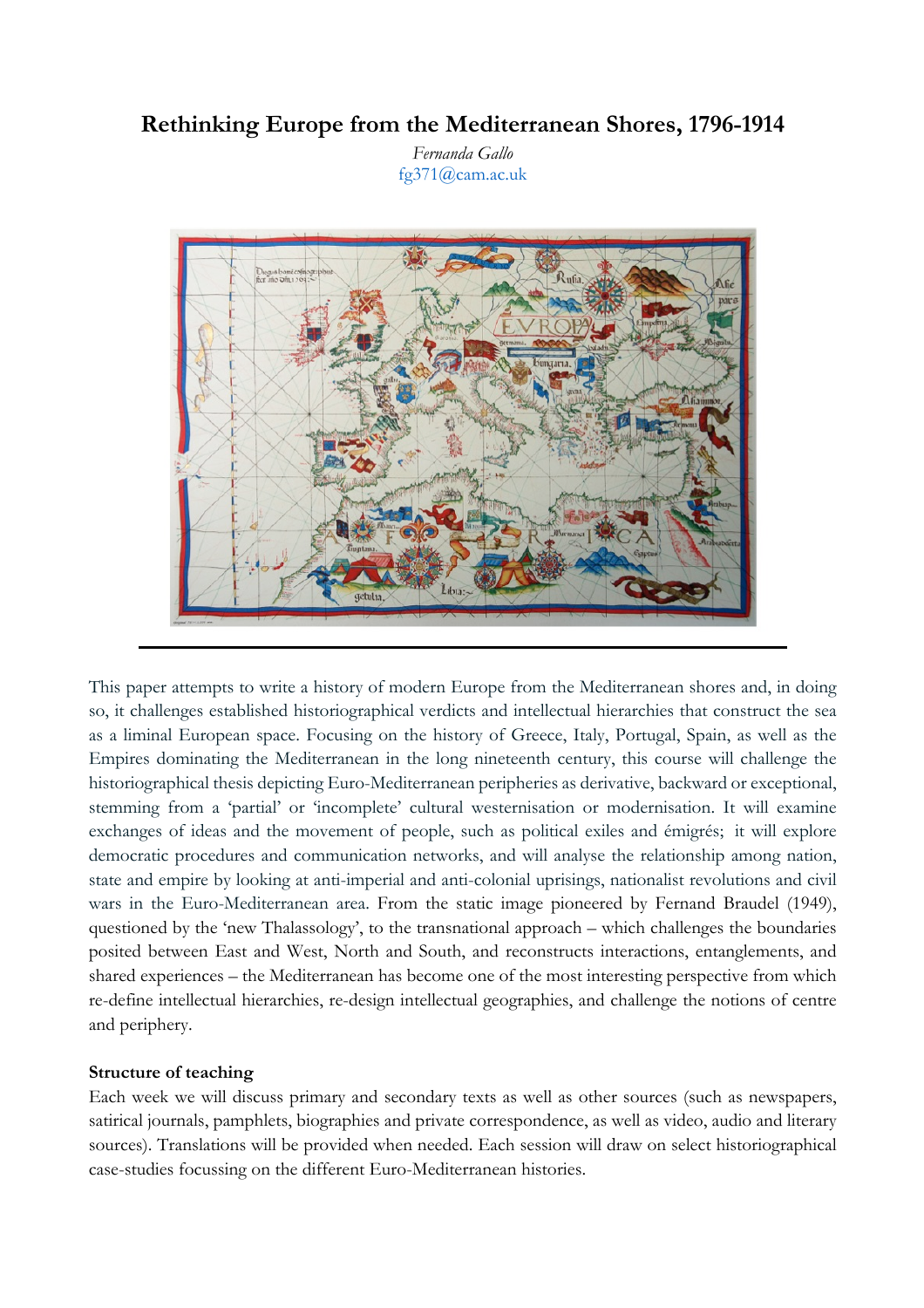Michaelmas: Weekly 2 hours classes (weeks 1 to 7) with a combination of lectures and seminars Lent: Weekly 2 hours classes (weeks 1 to 7) mainly student-led seminars Easter: 1 hour revision class

The classes will integrate lectures and seminar style. Students taking this paper are expected to attend all classes.

# **Supervisions**

4 supervisions per student, singleton or in groups, in Michaelmas or Lent Term 1 revision supervision in Easter Term for each student, singleton or in groups. Total contact hours: 34

# **Maximum students' capacity: 12**

### **Assessment:**

The paper is assessed by a three-hour exam in the Easter term.

# **List of topics:**

# **Michaelmas Term:** (weeks 1 to 7)

- 1. Mediterranean(s) Europe(s)
- 2. From the Napoleonic Wars to the Constitutions (1796 1823) Seminar: The Constitution of Cádiz
- 3. Revolutions and Nationalisms (1821-1861) Seminar: The Greek Revolution
- 4. Plebiscites, democracy and self-determination
- 5. Italian Mafias and the "Southern Question" (1860- 1901) Seminar: The Mediterranean Race
- 6. Colonial powers in the Mediterranean (1830-1882)

Case study: Britain in the Mediterranean: Malta and Egypt

7. New Imperialisms and the *Scramble for Africa* (1878-1914) Seminar: The Generations of 1870 and 1898

# Lent Term: (weeks 1 to 7)

- 1. Mediterranean seafaring communities, cultures, and traditions of mobility
- 2. Modernity and the Age of Revolutions
- 3. Intellectuals, Exiles and Migrations
- 4. The Mediterranean Network: Connecting and Communicating
- 5. Migrations and Liquid Borders
- 6. A Colonial Sea
- 7. Europe and the Mediterranean in the present day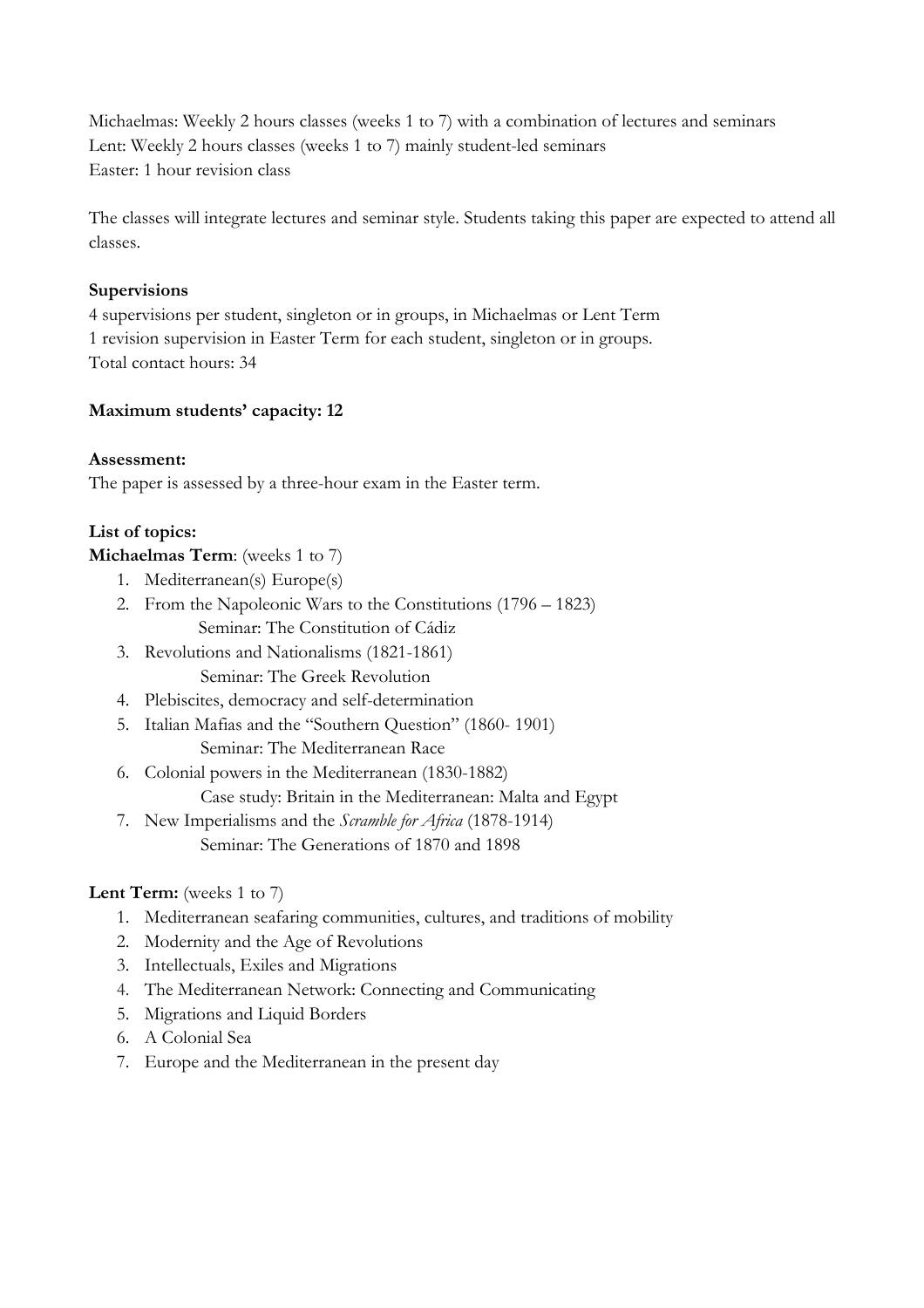### **READING LIST:**

### **1. Mediterranean(s) Europe(s)**

#### **Key Readings:**

- Braudel, F. *The Mediterranean and the Mediterranean World in the Age of Philip II,* New York: Harper & Row, 1972-3, Vol. I, Prefaces, pp. 1-22 & excerpts from Parts I-V: pp. 23-5, 103-4, 168-70, 231-4, 276-82.
- Dainotto, Roberto. "Does Europe have a South? An Essay on Borders", *The Global South*, 5, 1 (2011): 37-50
- Horden, P. & N. Purcell, "The Mediterranean and 'The New Thalassology'," *American Historical Review*, 111, 3 (2006): 722-740. [online]

Said, E. (1979) *Orientalism*. London: Penguin, pp. 1-28

#### **Further Readings:**

Abulafia, David, *The Great Sea: A Human history of the Mediterranean* (Penguin, 2012)

- Burke, Edmund, "Toward a Comparative History of the Modern Mediterranean, 1750-1919", Journal of World History, 23, 4(2012): 907-939
- Burke Peter, "How to write a history of Europe: Europe, Europes, Eurasia", *European Review*, 14, 2 (2006): 233–239
- Cassano, Franco, *Southern Thought and Other Essays on the Mediterranean*, Fordham University Press, 2012
- Chambers, Iain Michael, "Another Map, another History, another Modernity", *California Italian Studies*, 1, 1(2010): 1-14
- Chambers, Iain Michael, *Mediterranean Crossing: the Politics of an Interrupted Modernity*, Duke University Press, 2008
- Dainotto, Roberto *Europe (in Theory)*, Duke University Press, 2007
- D'Auria, Matthew, 'Protean boundaries: Montesquieu's Europe and the Mediterranean world', *French History*, Volume 29, Issue 1, 2015, Pages 31–45
- Delanty, Gerard, *Inventing Europe: Idea, Identity, Reality*, Palgrave Macmillan 1995
- Fogu, Claudio, "From *Mare Nostrum* to *Mare Aliorum*: Mediterranean Theory and Mediterraneism in Contemporary Italian Thought", *California Italian Studies*, 1, 1(2010): 1-23
- Harris, William V. (ed.), *Rethinking the Mediterranean* (Oxford, 2005)
- Hauswedell Tessa, Körner Axel, Tiedau Ulrich, *Re-Mapping Centre and Periphery: Asymmetrical Encounters in European and Global Contexts*, UCL press 2019
- Hobsbawm, Eric J., *Primitive Rebels: Studies in Archaic Forms of Social Movement in the 19th and 20th Centuries*, Manchester University Press, 1971
- Horden, Peregrine, and Purcell, Nicolas, *The Corrupting Sea: A Study of Mediterranean History* (Blackwell, 2000)
- Horden, Peregrine, and Kinoshita, Sharon (eds.), *A Companion to Mediterranean History* (Blackwell, 2014)
- Sebastián, Javier Fernández, 'A Distorting Mirror: The Sixteenth Century in the Historical Imagination of the First Hispanic Liberals', *History of European Ideas*, 41 (2015), 166–75.
- Tucker, Judith E., *The Making of the Modern Mediterranean: Views from the South*, University of California, 2019

### **2. From the Napoleonic Wars to the Constitutions (1796 – 1823)**

### **Key Readings:**

- Isabella, Maurizio. "A Liberal International: Simultaneous Revolutions and the Birth of a Transnational Civil Society", in Maurizio Isabella, *Risorgimento in Exile: Italian Émigrés and the Liberal International in the Post-Napoleonic Era*, Oxford: Oxford University Press, 2009: 21-31
- Miller, Marion S. "A 'Liberal International'? Perspectives on Comparative Approaches to the Revolutions in Spain, Italy, and Greece in the 1820s", *Mediterranean Studies*, 2 (1990): 61- 67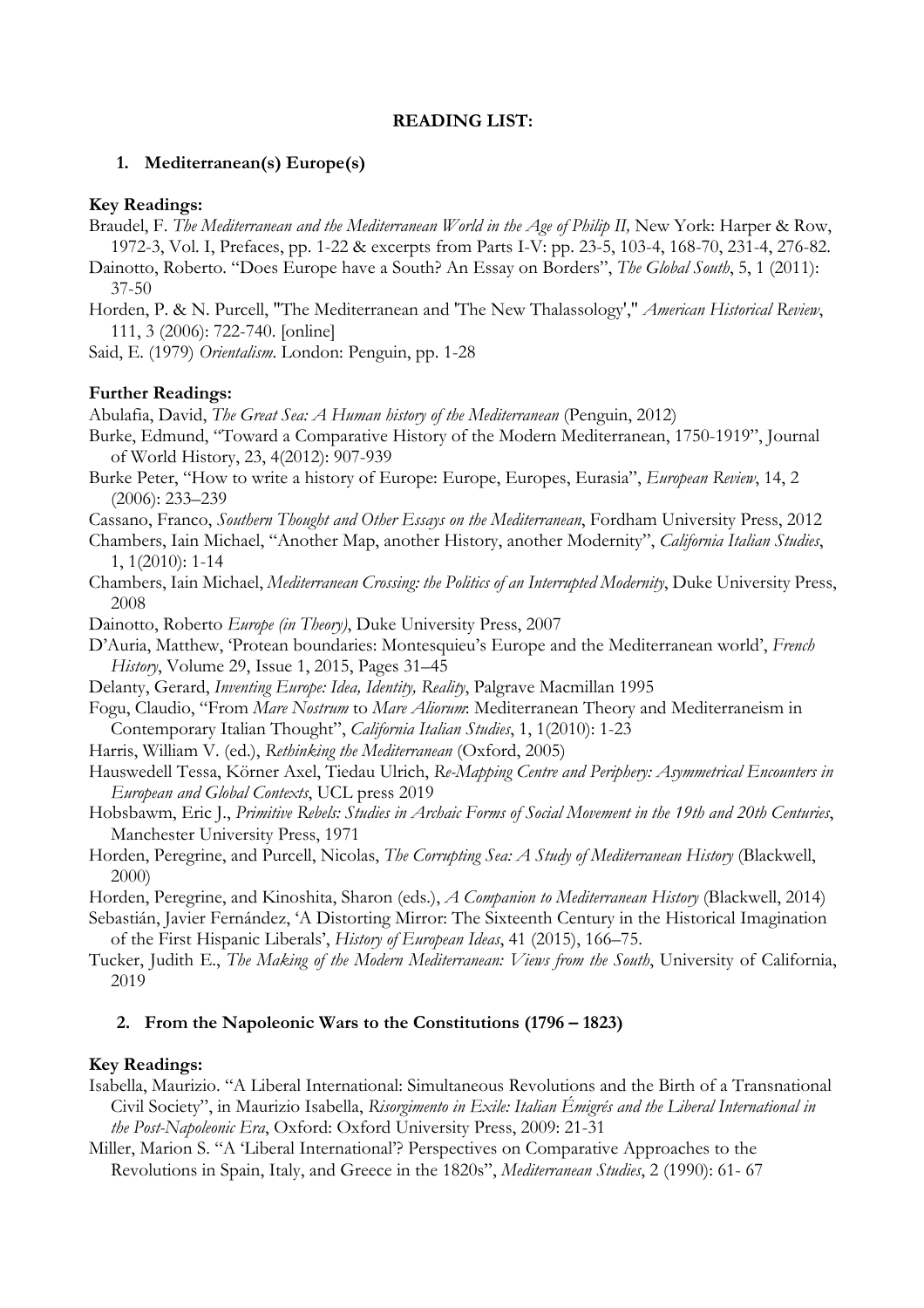### **Seminar: The Constitution of Cádiz**

Davis, John A. "The Spanish Constitution of 1812 and the Mediterranean Revolutions", *Bulletin for Spanish and Portuguese Historical Studies*, 37, 2 (2012), Article 7

### **Primary Source:**

Constitution of Cádiz translated into English: http://www.cervantesvirtual.com/obra-visor/thepolitical-constitution-of-the-spanish-monarchy-promulgated-in-cadiz-the-nineteenth-day-of-march-- 0/html/ffd04084-82b1-11df-acc7-002185ce6064\_1.html

### **Further Readings:**

- Burdiel, I., 'Myths of failure, myths of success: new perspectives on nineteenth- century Spanish liberalism', *Journal of Modern History* (1998), 892–912.
- Burdiel, I. And Romeo, M.C., 'Old and new liberalism: the making of the Spanish liberal revolution, 1808–1844', *Bulletin of Hispanic Studies* (1998), 105–20.
- Butrón Prida, Gonzalo, "La Recepción de la Constitución Española de 1812 en la Italia Preunitaria: Cádiz Como Pretexto y Como Bandera", *Historia y Sociedad*, 23 (2012): 37-54
- Butrón Prida, Gonzalo, La Inspiración Española de la Revolución Piamontesa de 1821, *Historia Constitucional*, 13 (2012): 73-97
- Bayly, Christopher A. (2010). "The 'Revolutionary Age' in the Wider World, c.1790–1830." In Richard Bessel, Nicholas Guyatt, and Jane Rendall (eds.). *War, Empire and Slavery, 1770–1830*. London: Palgrave Macmillan. 43–60.

Callaghan, W., *Church, politics and society in Spain, 1750–1874* (Cambridge, MA, 1984).

- Charnon-Deutsch, L. and J. Labanyi (eds.), *Culture and gender in nineteenth-century Spain* (Oxford, 1995).
- Clancy Smith, Julia (2010). *Mediterraneans: North Africa and Europe in an Age of Migration, c.1800–1900*. Berkeley: University of California Press.
- Cruz, J. *Gentlemen, bourgeois and revolutionaries: political change and cultural persistence among Spanish dominant groups, 1750–1850* (Cambridge, 1996).
- Davis, John A. "Introduction: Italy's difficult modernization," in John A. Davis (ed), Italy in the Nineteenth Century, 1796-1900 (Oxford, 2000): 1-24.
- Esdaile, C., 'War and Politics in Spain, 1808–1914', *The Historical Journal*, 31, 2 (1988)
- González Hernández, Esther, "1820-1823: De Cádiz A Brasil Pasando Por Portugal. O Dicho De Otro Modo: Del Trienio Liberal, De La Revolución Constitucional De Oporto Y De La Independencia Brasileña" *Revista De Derecho Político,* 84 (2012): 115-150
- Grab, Alexander, "From French Revolution to Napoleon," in John A. Davis (ed), Italy in the Nineteenth Century, 1796-1900 (Oxford, 2000): 25-50.
- Grieco, Giuseppe. "British imperialism and Southern liberalism: re-shaping the Mediterranean space, c. 1817-1823", *Global Intellectual History*, 3/2 (2018): 202-230
- Hamnett, Brian, "Spain and Portugal and the Loss of their Continental American Territories in the 1820s: An Examination of the Issues", *European History Quorterly*, 41(3): 397-412.
- Jacobs, Erik, Oddens, Joris and Rutjes, Mart (eds.) *The Political Culture of the Sister Republics, 1794–1806: France, the Netherlands, Switzerland, and Italy*, Amsterdam: Amsterdam University Press, 2015: 9-40.
- Palmer, R.R. *The Age of the Democratic Revolution: A Political History of Europe and American, 1760-1800*, Princeton: Princeton University Press, 2014: esp. Chapter 24, "The Revolution comes to Italy.": 568- 588; Chapter 25 "The Cisalpine Republic": 589-613; Chapter 27 "The Republics at Rome and Naples": 663-683
- Rao, Anna Maria, "L'Espace Mediterraneen dans la Pensee et les Projets Politiques des Patriotes Italiens: Matteo Galdi et la 'République du Genre Humain'.", in Marcel Dorigny And R. Tlili Sellaouati (Eds.). *Droit des Gens et Relations entre les Peuples dans l'espace Méditérranéen de la Révolution Française*. Paris: SÉR, 2006: 115–137.
- Rao, Anna Maria, "Republicanism in Italy from the Eighteenth Century to the Early Risorgimento", *Journal of Modern Italian Studies*, 17,2 (2012): 149-167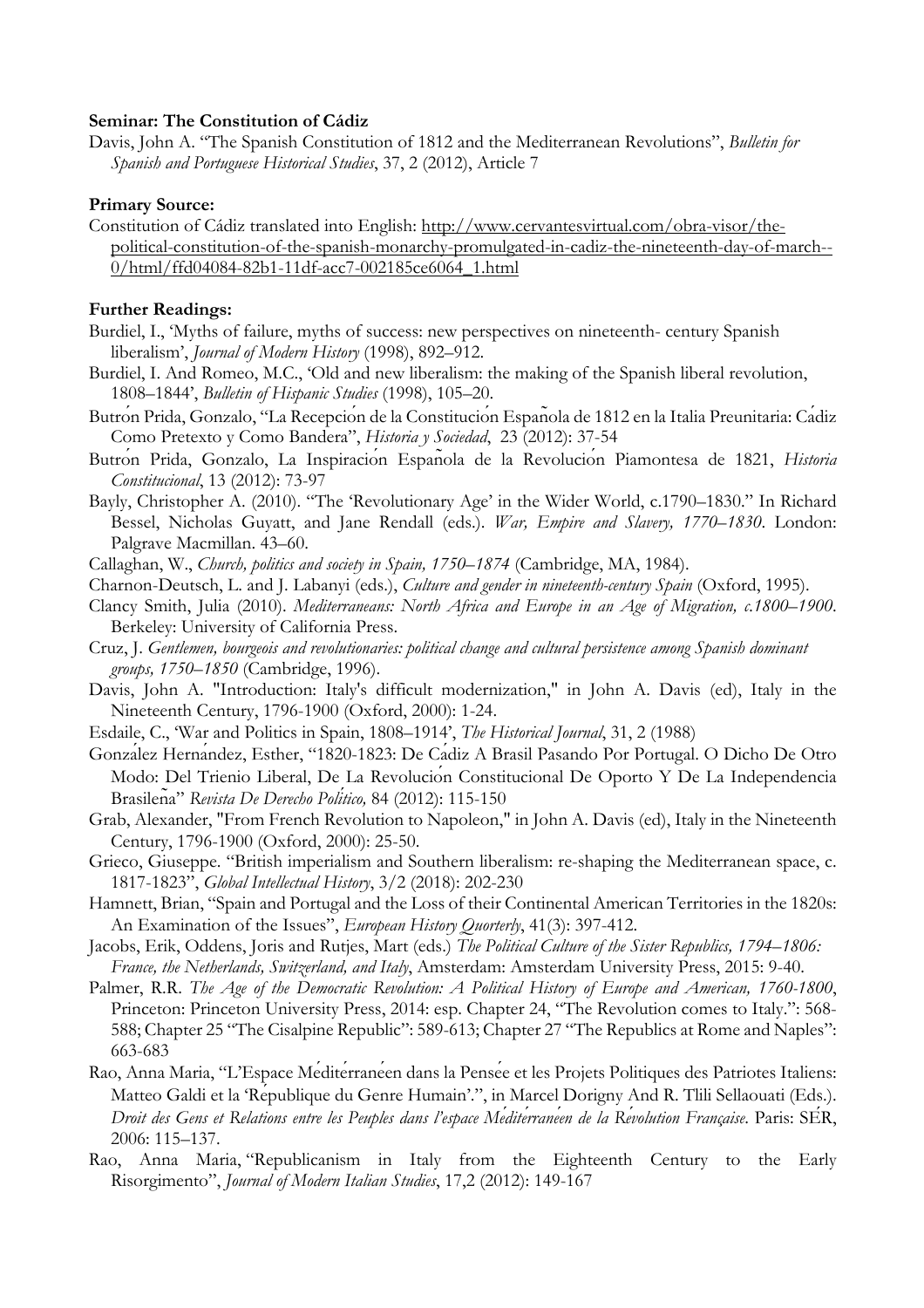- Paquette Gabriel, *Enlightened Reform in Southern Europe And Its Atlantic Colonies, C. 1750-1830*, London: Routledge, 2016: 1-20: 361-388
- Suanzes-Carpegna, Joaquín Varela, "El Primer Constitucionalismo Español y Portugués (Un Estudio Comparado)", *Historia Constitucional*, 13 (2012): 99-117
- Woodward, M.L., 'The Spanish Army and the Loss of America, 1810–1824', *The Hispanic American Historical Review*, 48, 4 (1968)

### **3. Revolutions and Nationalisms (1821-1871)**

### **Key Readings:**

Isabella, Maurizio. "Rethinking Italy's Nation-Building 150 Afterwards: The New Risorgimento Historiography," *Past and Present*, 217 (2012)

- Liakos, Antonis, "The Canon of European History and the Conceptual Framework of National Historiographies", in Matthias Middel and Lluis Roura, *Transnational Challenges to National History Writing*, Basingstoke: Palgrave MacMillan (2013): 315-342
- Liakos, Antonis, "The Construction of National Time: The Making of the Modern Greek Historical Imagination", *Mediterranean Historical Review*, 16 (2001): 27-42

### **Seminar: The Greek Revolution and the Greek State**

Zanou, Konstantina, "The Greek Revolution through the Eyes of Orthodox Enlightenment", in K. Zanou, *Transnational Patriotism in the Mediterranean, 1800-1850: Stammering the Nation*, Oxford: Oxford University Press, 2018: 104-112

### **Primary Sources:**

"Introduction: Giuseppe Mazzini's International Political Thought," and "Manifesto of Young Italy (1831)" in Stefano Recchia and Nadia Urbinati (eds) A Cosmopolitanism of Nations: Giuseppe Mazzini's Writings on Democracy, Nation Building, and International Relations (Princeton, 2009): 1-30, 33-38.

### **Further Readings:**

- Banti, Alberto Mario. *The Nation of the Risorgimento: kinship, sanctity, and honour in the origins of unified Italy*, New York: Routledge, 2020.
- Beales, Derek & Eugenio F. Biagini. *The Risorgimento and the Unification of Italy,* New York: Routledge, 2002. Esp. Chapters 7-10 ("Cavour's foreign policy, Garibaldi's initiative and national unification, 1855-61," "Women and the Risorgimento," "Venice, the 'Roman Question' and the Brigands, 1862- 70," and "Free trade, globalisation and the audit of unification, 1863-76").
- Borutta, Manuel. "Anti-Catholicism and the Culture War in Risorgimento Italy," in Silvana Patriarca and Lucy Riall (eds), The Risorgimento Revisited: Nationalism and Culture in Nineteenth-Century Italy. New York: Palgrave Macmillan, 2012: 191-213.
- Davis, John, *Naples and Napoleon: Southern Italy and the European Revolutions (1780–1860).* New York: Oxford University Press. 2006
- Frary, Lucien, *Russia and the Making of Modern Greek Identity, 1821–1844*, Oxford: Oxford University Press, 2015, Chapter 1: Russia and the Movement for Greek Independence
- Ginsborg, Paul. "European Romanticism and the Italian Risorgimento," in Silvana Patriarca and Lucy Riall, *The Risorgimento Revisited: Nationalism and Culture in Nineteenth-Century Italy* (Palgrave, 2012): 18- 36.
- Hamilakis, Yannis, *The Nation and its Ruins. Antiquity, Archaeology, and National Imagination in Greece*, Oxford: Oxford University Press, 2007
- Isabella, Maurizio and Konstantina Zanou (eds), *Mediterranean Diasporas: Politics and Ideas in the Long 19th Century*, London: Bloomsbury Publishing, 2015. Chapters 3, 4, 7, 9.
- Karakatsouli, Anna, '*Μαχητές της Ελευθερίας': Η ελληνική επανάσταση στη διεθνική της διάσταση*, Athens: Pedio, 2016 ["Freedom Fighters" and 1821: The Greek Revolution in its transnational dimension]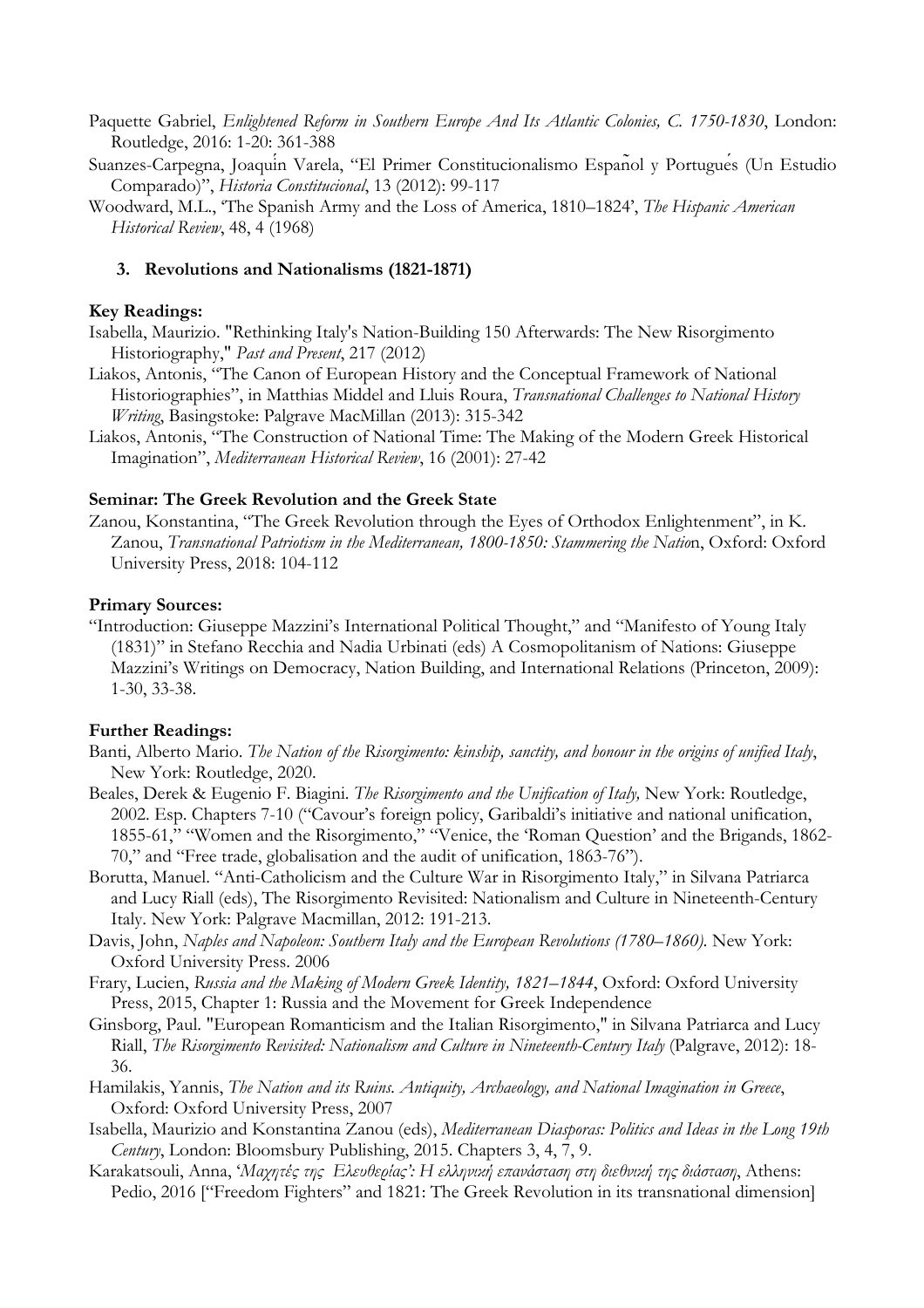- Körner, Axel. "Verdi and the historians: politics, passion, and the mezzi di lavoro," Journal of Modern Italian Studies, 20, 1 (2015): 127-137.
- Körner, Axel and Lucy Riall, 'Introduction: The new history of Risorgimento nationalism', Nations and Nationalism, 3, 2009, pp. 396-401.
- Liakos, Antonis, *L'Unificazione italiana e la Grande Idea: Ideologia e zione dei movimenti nazionali in Italia e in Grecia, 1859-71*, Florence: Aletheia, 1995
- Mandylara, Anna et al. (eds.), *Φιλελληνισµός. Το ενδιαφέρον για την Ελλάδα και τους Έλληνες από το 1821 ως σήµερα*, Athens: Dēmos Nikolaou Skoupha, 2015
- MacKay, Ruth, *"Lazy, Improvident People": Myth and Reality in the Writing of Spanish History*, Ithaca, N.Y.: Cornell University Press, 2006: "Prologue", "A Nation Punished", "Narrative": 201-206, 207-244, 245-263.
- Panayiotis Kapetanakis, 'The Ionian State in the "British" Nineteenth Century 1814-1864: From Adriatic Isolation to Atlantic Integration', *International Journal of Maritime History*, 22:1, 2010, 163-184
- Patriarca, Silvana. *Numbers and Nationhood: Writing Statistics in Nineteenth-Century Italy*, Cambridge: Cambridge University Press, 1996. Esp. Chapters, 2, 6-8.
- Patriarca, Silvana and Lucy Riall, *The Risorgimento Revisited: Nationalism and Culture in Nineteenth-Century Italy*, London: Palgrave, 2012
- Papastratis, Procopis, "*Megali idea* and *Mare Nostrum*: Aspects of Greek and Italian Nationalisms", in Marta Petraccioli (ed.), *L'Europe méditerranéenne, Mediterranean Europe*, Berlin: Peter Lang, 2008: 75-92
- Pick, Daniel. "'Roma o morte' Garibaldi, Nationalism and the Problem of Psycho-biography," History Workshop Journal, 57, 1 (2004): 1-33.
- Riall, Lucy *Risorgimento: The History of Italy from Napoleon to Nation State*, London: Palgrave, 2008. Chapter 1: "Risorgimento, Reform and Revolution."
- Reill, Dominique. *Nationalists Who Feared the Nation: Adriatic Multi-Nationalism in Habsburg Dalmatia, Triest, and Venice*, Stanford: Stanford University Press, 2012.
- Riall, Lucy. "Elites in Search of Authority: Political Power and Social Order in nineteenth-century Sicily," History Workshop Journal, 55 (2003): 25-46.
- Sakis Gekas, *Xenocracy. State, Class, and Colonialism in the Ionian Islands, 1815-1864*, New York-Oxford: Berghahn, 2017
- Sarti, Roland. "Giuseppe Mazzini and his opponents," in John A. Davis (ed), Italy in the Nineteenth Century, 1796-1900 (Oxford, 2000): 74-107.
- Sedivy, Miroslav, *Metternich, the Great Powers and the Eastern Question*, Pilsen: University of West Bohemia, 2013, Chapters 2 and 10, 59-94, 315-338.
- Späth, Jens, *Revolution in Europa 1820–23. Verfassung und Verfassungskultur in den Königreichen Spanien, beider Sizilien und Sardinien-Piemont,* Cologne: SH-Verlag 2012
- Sotiropoulos, Michalis, "Liberalism, Property, and the Foundations of the Greek State (C.1830-1870)", *Modern Intellectual History* (2019): 1-22
- On 1848:
- Gareth Stedman Jones, "Elusive Signifiers : 1848 and the Language of 'Class Struggle'" in Douglas Moggach and Gareth Stedman Jones (eds) *The 1848 Revolutions and European Political Thought. Cambridge*, CUP, 2018: 429-463.
- Jonathan Sperber, *The European Revolutions, 1848-1851* (Cambridge, 2005), Chronology, Introduction, Chapters 1, 3, and 6.

Additional resources:

In Our Time: 1848 Year of Revolution (https://www.bbc.co.uk/programmes/b019gy9p)

In Our Time: Garibaldi and the Risorgimento (https://www.bbc.co.uk/programmes/b083qx9j)

### **4. Plebiscites, democracy and self-determination** (Dr. Lucia Rubinelli)

### **Key Readings:**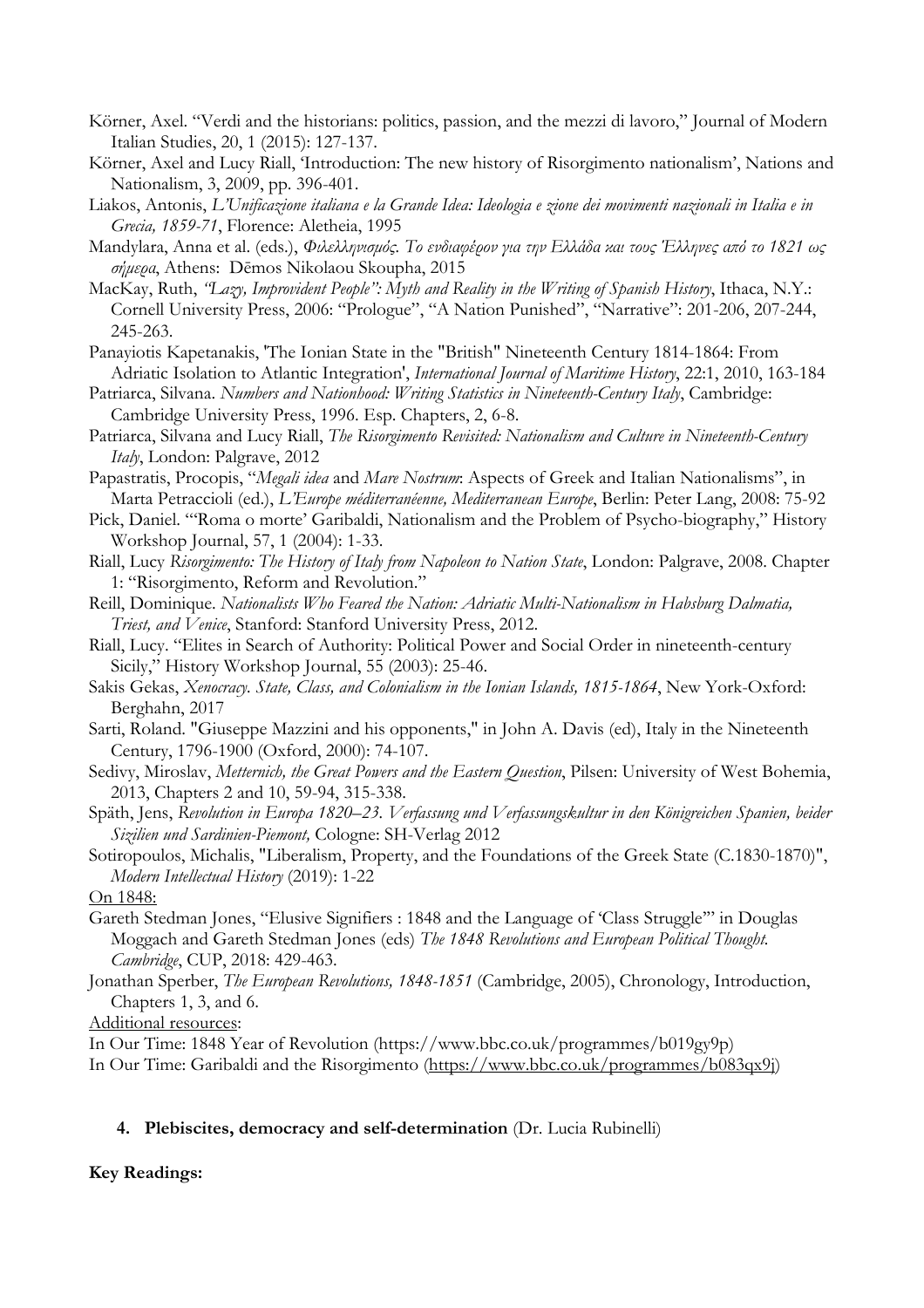- G. Fruci, 'Democracy in Italy: from egalitarian republicanism to plebiscitary monarchy', in *Re-imagining democracy in the Mediterranean 1750- 1860*, edited by J. Innes and M. Philp, Oxford University Press, Oxford, 2018
- A.S. Chambost, Socialist Visions of Direct Democracy, The Mid-Century Crisis of Popular Sovereignty and the Constitutional Legacy of the Jacobins', in Gareth Stedman Jones and Douglas Moggach (eds), *The 1848 Revolutions and European Political Thought* (Cambridge, 2018).
- Alex Korner, *America in Italy: The United States in the Political Thought and Imagination of the Risorgimento*, Princeton University Press, 2017, ch. 2 and 3

### **5. Italian Mafias and the "Southern Question" (1860- 1901)**

### **Key Readings:**

- Davis, John. "A Tale of Two Italys? The 'Southern Question' Past and Present," in Erik Jones and Gianfranco Pasquino (eds), *The Oxford Handbook of Italian Politics*. Oxford: OUP, 2016
- Dickie, John. "A Word at War: The Italian Army and Brigandage" and "The Birth of the Southern Question," in John Dickie, *Darkest Italy: the nation and stereotypes of the Mezzogiorno, 1860-1900*, London: Palgrave MacMillan, 1999: 25-82.

### **Seminar: The Mediterranean Race**

Sergi, Giuseppe, *The Mediterranean Race. A Study on the Origins of European Peoples*, London, 1901, Chapters 1, 2, 3, 9: 1-44; 157-185

https://archive.org/details/mediterraneanrac00serguoft/page/n11/mode/2up

### **Primary Sources:**

Excerpts from Leopoldo Franchetti, "Peasant life and local government in the Abruzzi [1875]." in Dennis Mack Smith, *The Making of Italy 1796-1866*. London: Palgrave MacMillan, 1988.

### **Suggested Readings:**

Agnew, John. "The Myth of Backward Italy in Modern Europe," in Beverly Allen and Mary Russo (eds), *Revisioning Italy: National Identity and Global Culture*. University of Minnesota Press, 1997: 23-42.

Allum, F., 2016. *The invisible camorra: Neapolitan crime families across Europe*. Cornell University Press.

- Astarita, Tommaso, *Between Salt Water and Holy Water: A History of Southern Italy*, NY: W.W. Norton & Co., 2005.
- Barsotti, Edoardo Marcello, "Race and Risorgimento: An unexplored chapter of Italian history", *Journal of Modern Italian Studies*, 25,3, (2020): 273-294

Behan, T. *The Camorra*, London: Routledge, 1996

Bevilacqua, Piero. "New and old in the southern question," *Modern Italy*, 1, 2 (1996): 81-92.

- Blok, Anthony. "The Peasant and the Brigand: Social Banditry Reconsidered," *Comparative Studies of Society and History*, 14, 4 (1972): 494-503.
- Bull, Anna. "The south, the state and economic development: Remarks on Piero Bevilacqua's 'old and new in the southern question'," *Modern Italy*, 1, 3 (1997): 72-76.
- Cerro, Giovanni, "Giuseppe Sergi. The portrait of a positivist scientist", *Journal of Anthropological Sciences*, 95 (2017): 109-136 http://www.isita-org.com/jass/Contents/2017vol95/Cerro/28600906.pdf
- Dainotto, R., *Mafia a Cultural History*, Reaktion Books, 2015
- Dal Lago, Enrico. *Civil war and agrarian unrest: the Confederate South and southern Italy*, Cambridge: Cambridge University Press, 2018.
- Dickie, J. *Cosa Nostra: A History of the Sicilian Mafia*, New York: Palgrave McMillan, 2004
- Dickie, J. *Mafia Brotherhoods: Camorra, Mafia, 'Ndrangheta: the Rise of the Honoured Societies*, London: Sceptre, 2012
- Dickie, J., *Mafia Republic: Italy's Criminal Curse. Cosa Nostra,'Ndrangheta and Camorra from 1946 to the Present*, London: Sceptre, 2013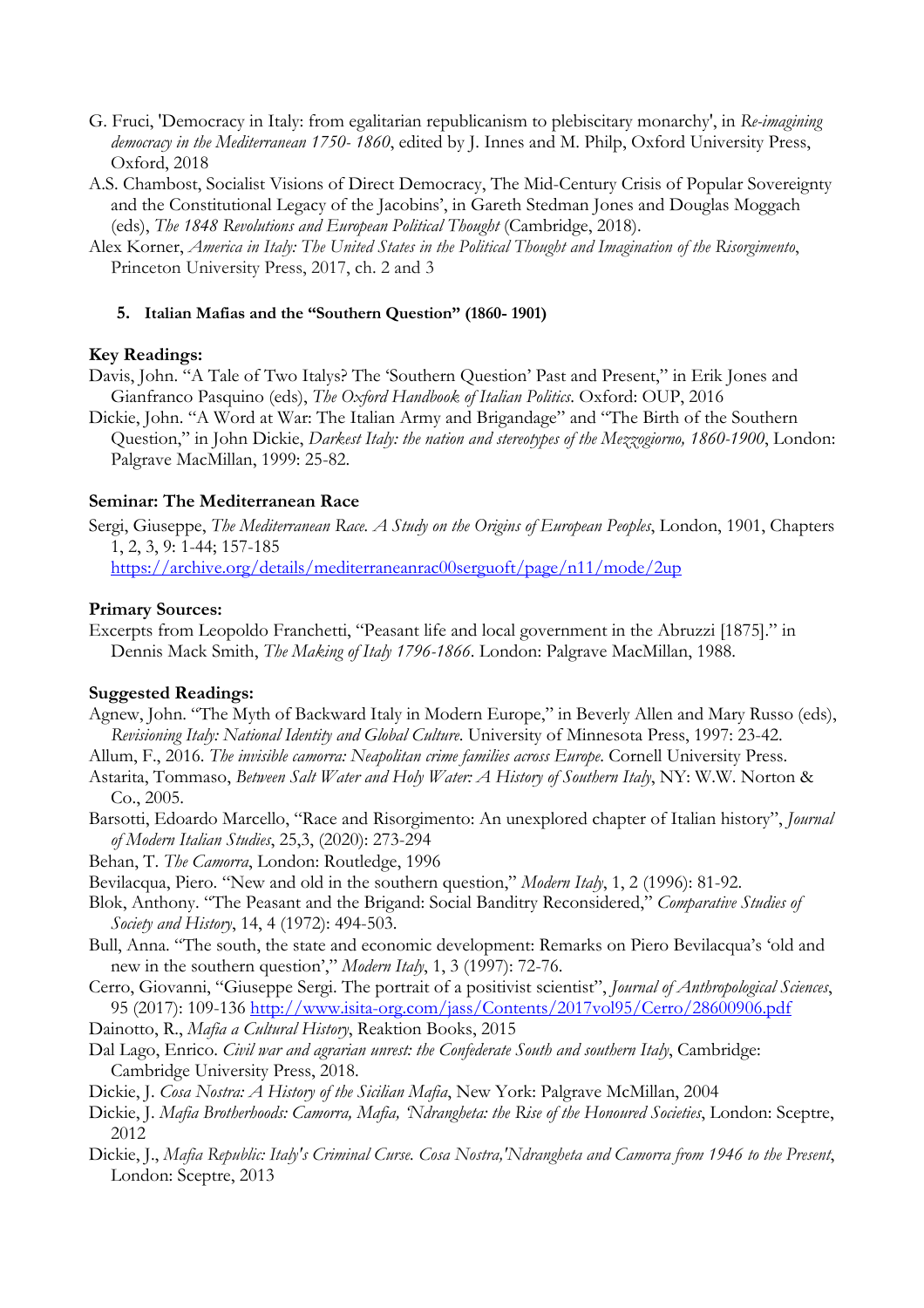- Falcone, G. M., Padovani (1993) *Men of Honour: The Truth about the Mafia*, Warner Loforte, G, in *Modern Italy*, 9, 1 (2004): 69-94.
- Hobsbawn, Eric. *Bandits.* London: Pelican, 1972.
- Hobsbawn, Eric. "Social Bandits: Reply," *Comparative Studies of Society and History*, 14, 4 (1972): 503-505.
- Lupo, S., (2000) 'The Mafia', in P. McCarthy, *Italy since 1945*, Oxford: Oxford University Press: 153-170 Lupo, S., *History of The Mafia*. New York: Columbia University Press, 2009
- Lupo, S., *Two Mafias: A Transatlantic History, 1888-2008*, New York: Palgrave McMillan, 2015

Moe, Nelson, *The View from Vesuvius: Italian Culture and the Southern Question*, Berkeley: University of California Press, 2002, esp. "Terra Vergine: Picturing the South in Illustrazione italiana": 187-223.

Moe Nelson, "This is Africa: Ruling and Representing Southern Italy, 1860-61", in A. R. Ascoli and K. von Henneberg, *Making and Remaking Italy: the Cultivation of National Identity around the Risorgimento*, Oxford: Berg, 2001: 119-153

Paoli, L, *Mafia Brotherhoods: Organized crime Italian Style*, Oxford: Oxford University Press, 2003

- Petrusewicz, Marta. "The Demise of Latifondismo," in Robert Lumley and Jonathan Morris (eds), *The New History of the Italian South: The Mezzogiorno Revisisted*. Devon: University of Exeter Press, 1997: 20- 41.
- Rega, Dana (ed.), *Mafia Movies. A Reader*, University of Toronto Press, 2011
- Saviano, R. *Gomorrah: Italy's Other Mafia*, New Youk: Macmillan, 2012
- Schneider, Jane (ed), Italy's "Southern Question": orientalism in one country. London: Bloomsbury, 1998. Parts 1 & 3.
- Urbinati, Nadia, "The Souths of Antonio Gramsci and the Concept of Hegemony," in Jane Schneider (ed), Italy's "Southern Question": Orientalism in one country. London: Bloomsbury, 1998: 135-156.

Wong, Aliza. *Race and the Nation in Liberal Italy, 1861-1911* (Palgrave 2006), esp. "The Dawning of the Mezzogiorno: The South in the Construction of Italy,": 11-23.

#### **6. Colonial powers in the Mediterranean (1830-1882)**

#### **Key Readings:**

Paquette, Gabriel, After Brazil: Portuguese Debates on Empire, C. 1820-1850 (December 1, 2011). Journal of Colonialism and Colonial History 11, no. 2 (2010). https://ssrn.com/abstract=2046138

Schmidt-Nowara, C., "La España Ultramarina": Colonialism and Nation-Building in Nineteenth-Century Spain. European History Quarterly, 34, 2 (2004), pp 191–214

### **Case Study: Britain in the Mediterranean: Malta and Egypt** (Dr. Sara Caputo)

#### **Key Reading:**

Al-Sayyid-Marsot, Afaf Lutfi, 'The British Occupation of Egypt from 1882', in Andrew Porter and Wm. Roger Louis (eds), *The Oxford History of the British Empire - Volume 3: The Nineteenth Century*  (Oxford: OUP, 1999), 652-65.

### **Further readings**

- Clancy-Smith, Julia, 'Mediterranean Historical Migrations: An Overview', in Dirk Hoerder and Donna Gabaccia (eds), *Encyclopedia of Global Human Migration*, London 2012), pp. 1–19.
- Fahmy, Ziad, 'Jurisdictional Borderlands: Extraterritoriality and 'Legal Chameleon'' in Precolonial Alexandria, 1840-1870', *CSSH*, 55, 2 (2013): 305-329.
- Gekas, Sakis 'Colonial migrants and the making of a British Mediterranean', *European Review of History - Revue européenne d'histoire*, 19, 1 (2012): 75-92.

Kasaba, Reşat, *A Moveable Empire: Ottoman Nomads, Migrants, and Refugees*, Seattle 2009, excerpts.

Amara, Noureddine, 'Les nationalités d'Amina Hanim, une pétition d'hérédité à la France (1896-1930)', *Revue des mondes musulmans et de la Méditerranée*, 137, 2015.

Chantre, Luc, *Pèlerinages d'empire: une histoire européenne du pèlerinage à la Mecque*, (Paris, 2018) Iriye, Akira, *Global and Transnational History: The Past, Present, and Future*, Basingstoke 2013.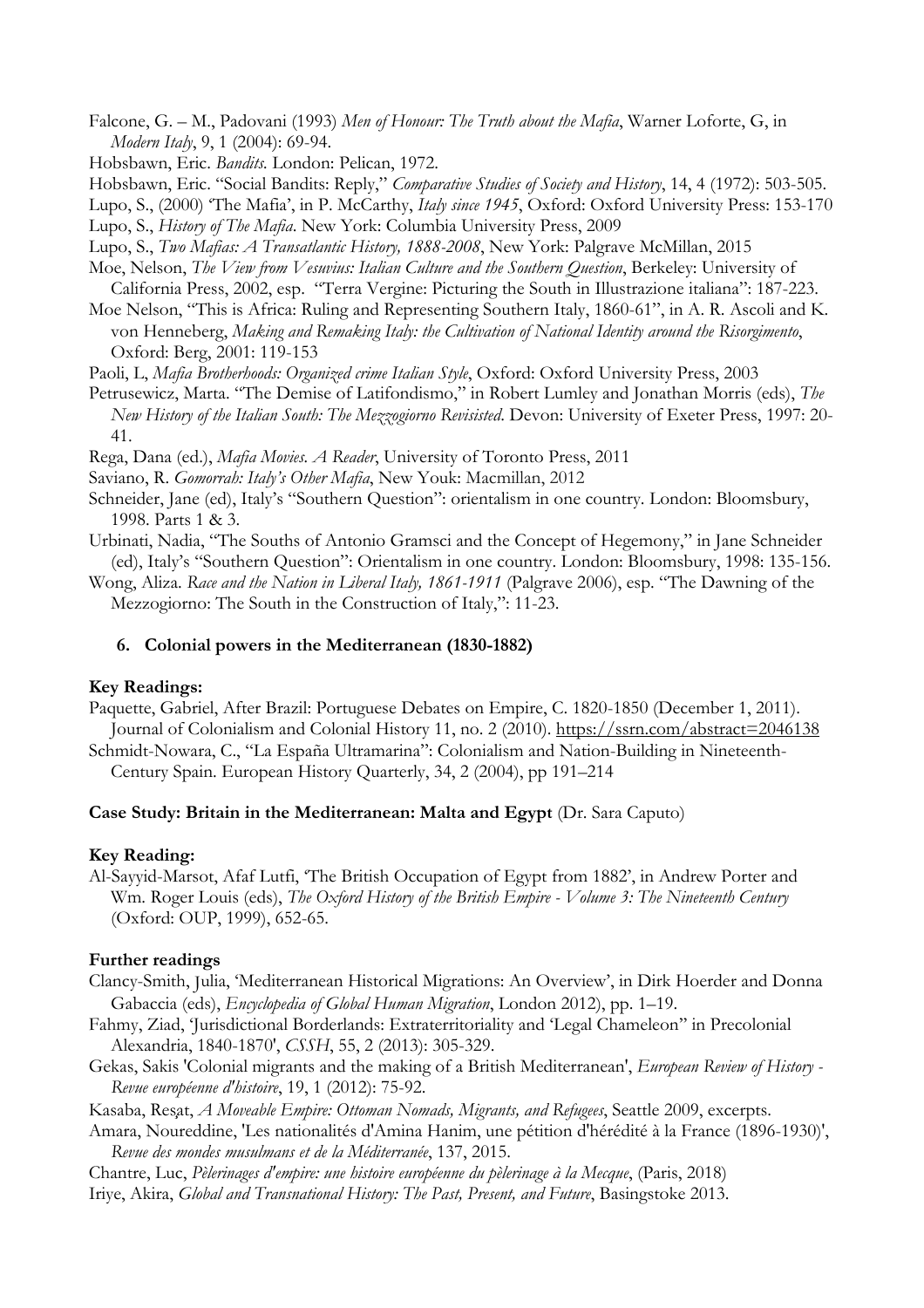- Khuri-Makdisi, Ilham, *The Eastern Mediterranean and the Making of Global Radicalism, 1860–1914*, Berkeley 2010, excerpts.
- Smith, W.A., 'The background of the Spanish Revolution of 1868', *The American Historical Review*, 55, 4 (1950)

Lesseps, F. *History of the Suez Canal: A Personal Narrative,* Cambridge: Cambridge University Press, 2011

Branco, Rui, "State and Politics in Liberal Portugal (1834-1890)", in E. Betta, D.L. Caglioti, E. Papadia, *Forme del Politico tra Ottocento e Novecento*, Rome: Viella, 2012: 13-44

- Kettering, Sharon, "The Historical Development of Political Clientelism", *The Journal of Interdisciplinary History* 18, 3 (1988): 419-47.
- Yakup Bektas, 'The Sultan's Messenger: Cultural Constructions of ottoman Telegraphy 1847-1880', *Technology and Culture*, 41:4, 2000
- Moreno Luzón, Javier, "Political Clientelism, Elites, and Caciquismo in Restoration Spain (1875-- 1923)", *European History Quarterly*, 37 (2007): 417-441.

#### Egypt

Colla, Elliott, *Conflicted Antiquities: Egyptology, Egyptomania, Egyptian Modernity* (Durham NC: DUP, 2007).

- Ener, Mine, *Managing Egypt's Poor and the Politics of Benevolence, 1800-1952* (Princeton: PUP, 2003).
- Halvorson, Dan, 'Prestige, Prudence and Public Opinion in the 1882 British Occupation of Egypt', *Australian Journal of Politics and History* 56:3 (2010), 423-40.
- \* Harrison, Robert T., *Gladstone's Imperialism in Egypt: Techniques of Domination* (Westport CT and London: Greenwood Press, 1995).
- Hunter, F. Robert, 'Tourism and Empire: The Thomas Cook & Son Enterprise on the Nile, 1868– 1914', *Middle Eastern Studies* 40:5 (2004), 28-54.
- Mitchell, Timothy, *Colonising Egypt* (Berkeley: UCP, 1991).
- Mulligan, William, 'Decisions for Empire: Revisiting the 1882 Occupation of Egypt', *The English Historical Review* 135:572 (2020), 94-126.
- Spiers, Edward M., *The Victorian Soldier in Africa* (Manchester: MUP, 2004), chapter 4. https://www.manchesteropenhive.com/view/9781526137913/9781526137913.xml
- Tignor, Robert L., *Modernization and British Colonial Rule in Egypt, 1882-1914* (Princeton: PUP, 1967).
- Tignor, Robert L., *Egypt: A Short History* (Princeton: PUP, 2011), chapters 9-10.

Whidden, James, *Egypt: British Colony, Imperial Capital* (Manchester: MUP, 2017).

### Malta

- Frendo, Henry, 'The French in Malta 1798-1800: Reflections on an Insurrection', *Cahiers de la Méditerranée* 57 (1998), 143-51.
- Frendo, Henry, *Party Politics in a Fortress Colony: The Maltese Experience* (Valletta: Midsea Publication, 1991), chapter 1. https://www.um.edu.mt/library/oar/handle/123456789/28596
- \* Gregory, Desmond, *Malta, Britain and the European Powers, 1793-1815* (Madison and London: Associated University Presses, 1996).

Hough, Barry and Davis, H., 'The British Claim to Rule Malta 1800-1813', *Melita Historica: The Journal of the Malta Historical Society* 14:4 (2009), 387-408. https://researchportal.port.ac.uk/portal/en/publications/the-british-claim-to-rule-malta-18001813(c40dfd6b-e3dd-466c-8f46-345505d806ea).html

### **7. New Imperialisms and the Scramble for Africa (1878-1914)**

### **Key Readings:**

- El Houssi, L. "Italians in Tunisia: between regional organisation, cultural adaptation and political division, 1860s-1940", *European Review of History - Revue Européenne d'Histoire*, 19, 1 (2012): 163-181.
- Perry J. "A Shared Sea: The Axes of French and British Imperialism in the Mediterranean, 1798– 1914", in Fichter J. (ed.) *British and French Colonialism in Africa, Asia and the Middle East*, London: Palgrave Macmillan, 2019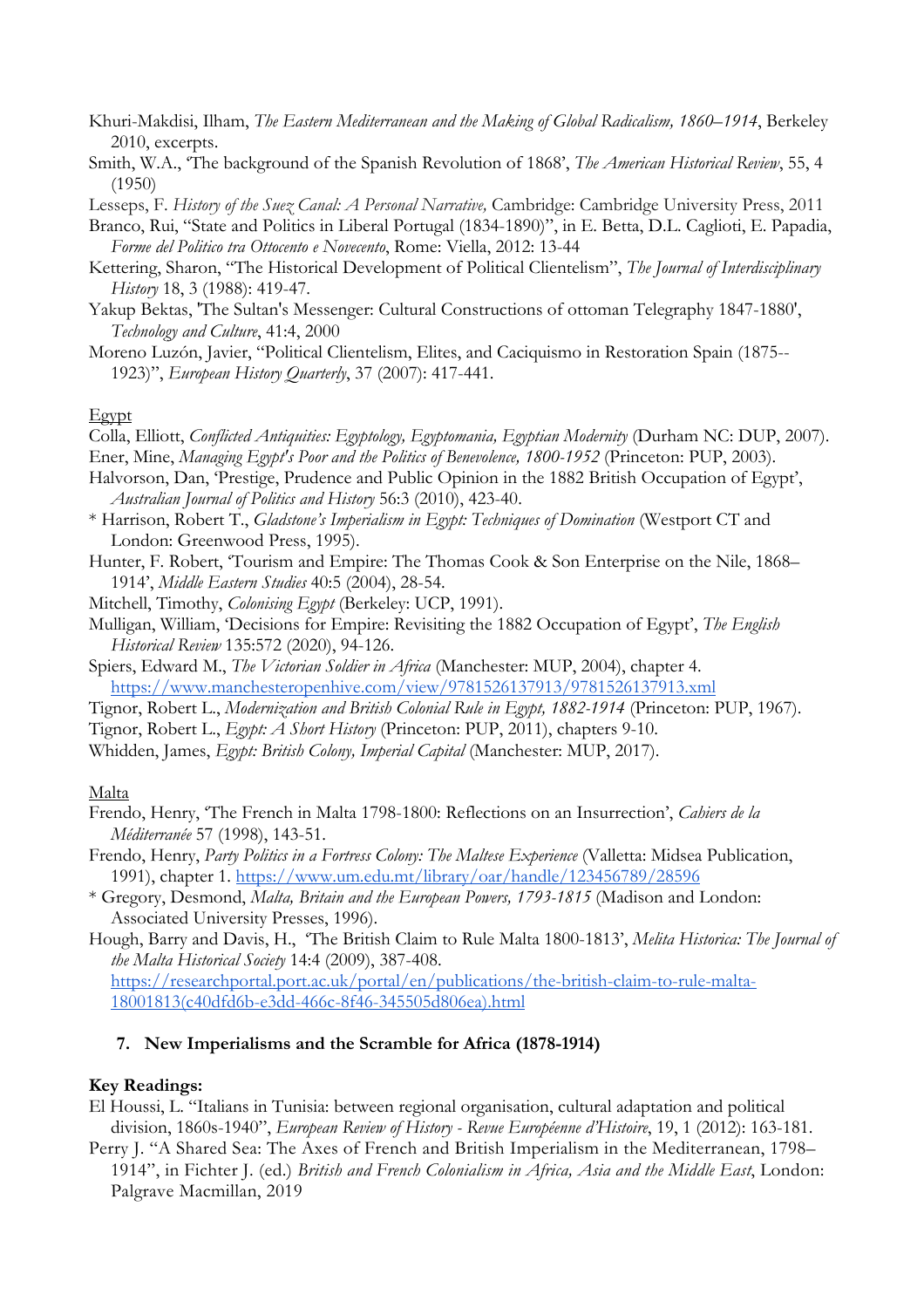#### **Seminar: The Generations of 1870 and 1898**

Xosé-Manoel Núñez, "History of Civilization: Transnational or Post-Imperial? Some Iberian Perspectives (1870–1930)", in S. Berger, and C. Lorenz (eds.), *Nationalizing the Past: Historians as Nation Builders in Modern Europe*, London: Palgrave Macmillan, 2010: 384-403

#### **Further readings:**

- Clancy-Smith, J.A., *Mediterraneans: North Africa and Europe in an age of migration, c. 1800-1900* (Berkeley, 2011), Introduction: 1-22
- Leila Fawaz and Christopher Bayly (eds.), *Modernity and Culture from the Mediterranean to the Indian Ocean*, (New York, 2002)
- V. Huber, "Connecting colonial seas: the 'international colonisation' of Port Said and the Suez Canal during and after the First World War," *European Review of History--Revue européenne d'histoire*, 19, 1 (2012): 141-161
- Samuel Baily, *Immigrants in the Lands of Empire: Italians in Buenos Aires and New York City, 1870-1914*, (Ithaca, 1999)
- Andrew Arsan, *Interlopers of Empire: The Lebanese Diaspora in French Colonial West Africa* (London, 2014)
- Akram Khater, *Inventing Home: Emigration, Gender, and the Middle Class in Lebanon, 1870-1920*, (Berkeley, 2001)
- Nile Green and James Gelvin (ed.), *Global Muslims in the Age of Steam and Print*, (Berkeley, 2013)
- Alison Frank, 'The Children of the Desert and the Laws of the Sea: Austria, Great Britain, the Ottoman Empire, and the Mediterranean Slave Trade in the Nineteenth Century', *American Historical Review*, 2012
- Judith Scheele and James McDougall, *Saharan Frontiers: Space and Mobility in Northwest Africa* (Bloomington, 2012)

Eve Troutt Powell, *A Different Shade of Colonialism: Egypt, Great Britain, and the Mastery of the Sudan*, 2003 Mustafa Minawi, *The Ottoman Scramble for Africa*, (2016)

- Morilla Critz, José, Alan L. Olmstead and Paul W. Rhode, '"Horn of Plenty": The Globalization of Mediterranean Horticulture and the Economic Development of Southern Europe, 1880-1930', *Journal of Economic History*, 1999
- Rui Ramos, 'Portugal e o Brasil perante a primeira globalização: a crítica de Oliveira Martins (segunda metade do século XIX)', *Relações Internacionais* (2005)8: 73-90
- Hanley, W. "Papers for Going, Papers for Staying: Identification and Subject Formation in the Eastern Mediterranean," in L. Kozmat, A. Wishnitzer, & C. Schayegh (eds.), *A Global Middle East: Mobility, Materiality and Culture in the Modern Age, 1880-1940* (London, 2014): 177-200.
- Viscomi, John, "Mediterranean Futures: Historical Time and the Departure of Italians from Egypt, 1919–1937", *The Journal of Modern History*, 91 (2019): 341–379
- Choate, Mark I., *Emigrant Nation: The Making of Italy Abroad*, Cambridge, MA 2008.
- Turiano, Annalaura and Viscomi, Joseph John, 'From immigrants to emigrants: Salesian education and the failed integration of Italians in Egypt, 1937-1960', *Modern Italy* 23/1 (February 2018), pp. 1-17.
- Ruiz, O. 'Spain on the threshold of a new century: Society and politics before and after the disaster of 1898', *Mediterranean Historical Review*, 13 (1998), pp.7-27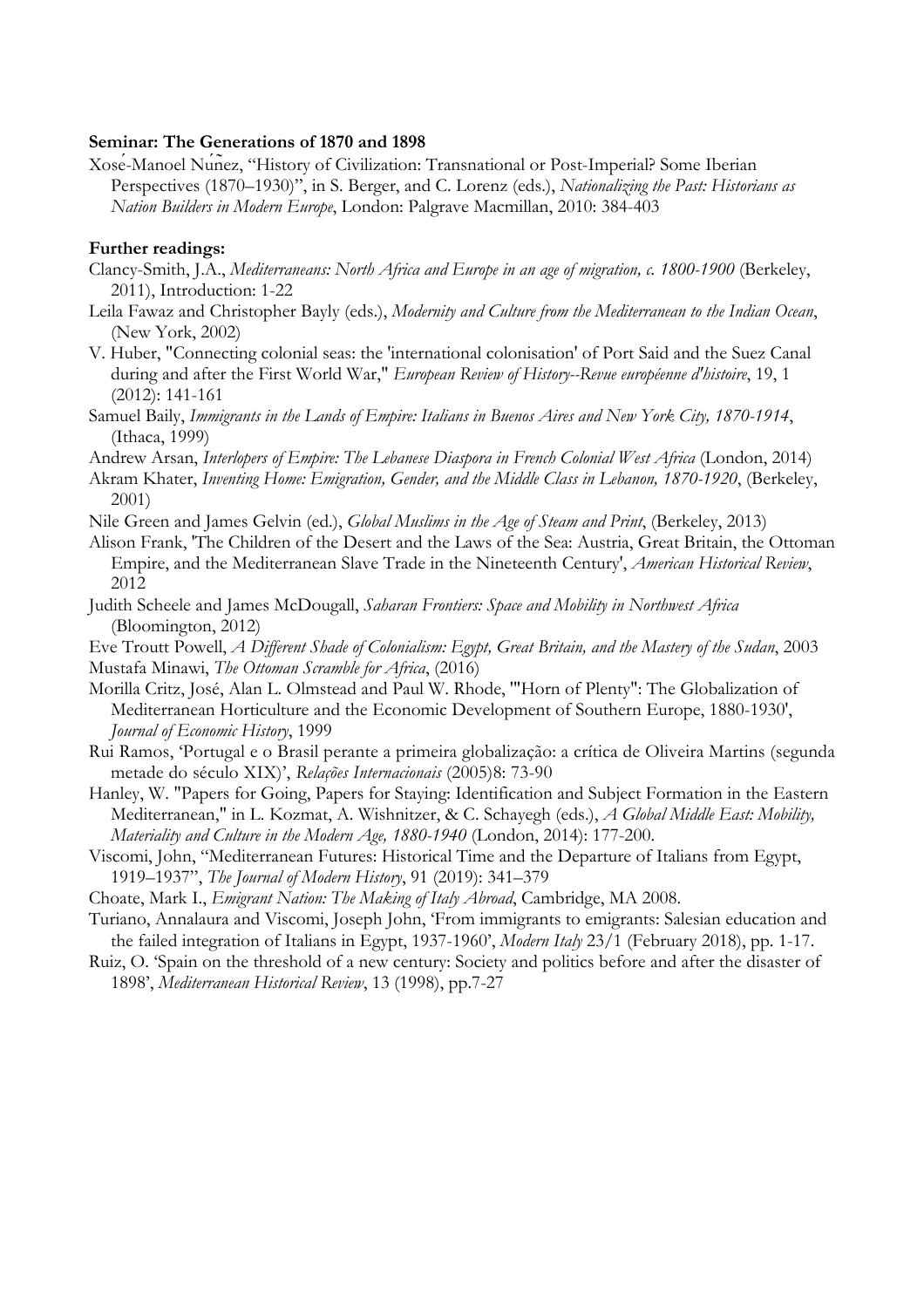# **Lent Term**

**1. Mediterranean seafaring communities, cultures, and traditions of mobility** (Dr. Sara Caputo)

# **Key readings**

- Driessen, Henk, 'Mediterranean Port Cities: Cosmopolitanism Reconsidered', *History and Anthropology* 16:1 (2005), 129-41.
- Chircop, John, 'The Narrow-Sea Complex: A Hidden Dimension in Mediterranean Maritime History', in Gordon Boyce and Richard Gorski (eds), *Resources and Infrastructures in the Maritime Economy, 1500-2000*  (St. John's, Newfoundland: International Maritime Economic History Association, 2002), 43-61.
- Marzagalli, Silvia, 'Maritimity: How the Sea Affected Early Modern Life in the Mediterranean World', in Mihran Dabag, Dieter Haller, Nikolas Jaspert, Achim Lichtenberger (eds), *New Horizons: Mediterranean Research in the 21st Century* (Paderborn: Ferdinand Schöningh, 2016), 309-31. https://www.academia.edu/30644833/Maritimity\_How\_the\_sea\_affected\_early\_modern\_life\_around the Mediterranean

# **Further bibliography**

- Clancy-Smith, Julia A., *Mediterraneans: North Africa and Europe in an Age of Migration, c.1800-1900* (Berkeley and Los Angeles: UCP, 2011), chapter 5.
- Cornwell, Graham H., 'North African Merchant Networks of the Western Mediterranean: New Approaches to the Nineteenth Century', *The Journal of the Middle East and Africa* 7:3 (2016), 269-81.
- \* Dakhlia, Jocelyne, *Lingua Franca : histoire d'une langue métisse en Méditerranée* (Arles: Actes Sud, 2008).
- Delis, Apostolos, 'Mediterranean Wooden Shipbuilding in the Nineteenth Century: Production, Productivity and Ship Types in Comparative Perspective', *Cahiers de la Méditerranée* 84 (2012), 349-66.
- Dursteler, Eric R., 'Speaking in Tongues: Language and Communication in the Early Modern Mediterranean', *Past & Present* 217 (2012), 47-77.
- Galani, Katerina, *British Shipping in the Mediterranean during the Napoleonic Wars: The Untold Story of a Successful Adaptation* (Leiden and Boston MA: Brill, 2017).
- Harlaftis, Gelina and Vassallo, Carmel, *New Directions in Mediterranean Maritime History* (Liverpool: LUP, 2018).
- Katsiardi-Hering, Olga, 'City-Ports in the Eastern and Central Mediterranean from the Mid-Sixteenth to the Nineteenth Century: Urban and Social Aspects', *Mediterranean Historical Review* 26:2 (2011), 151-70.
- Liauzu, Claude, 'Mots et migrants méditerranéens', *Cahiers de la Méditerranée* 54:1 (1997), 1-14.
- Pavlidis, Laurent, 'La construction navale traditionnelle provençale au xix<sup>e</sup> siècle. Sources et méthodes', *Cahiers de la Méditerranée* 84 (2012), 335-47.
- Polónia, Amélia, 'European Seaports in the Early Modern Age: Concepts, Methodology and Models of Analysis', *Cahiers de la Méditerranée* 80 (2010), 17-39.
- *Review (Fernand Braudel Center)*, Vol. 16 n. 4 -- Port-Cities of the Eastern Mediterranean 1800-1914 (1993). https://www-jstor-

org.ezp.lib.cam.ac.uk/stable/i40009240?refreqid=excelsior%3A73dc32053dba98eac590c5cbb874cf33 (especially: Keyder, Çaǧlar, Özveren, Y. Eyüp and Quataert, Donald, 'Port-Cities in the Ottoman Empire: Some Theoretical and Historical Perspectives', 519-58).

Tabak, Faruk, 'Imperial Rivalry and Port-Cities: A View from Above', *Mediterranean Historical Review* 24:2 (2009), 79-94.

# **2. Modernity and the Age of Revolutions**

# **Key Readings:**

Joanna Innes and Mark Philp, *Re*-*imagining democracy in the Mediterranean* 1750-1860, (Oxford, 2018) introduction, chapters 1, 2, 3, 4: 1-124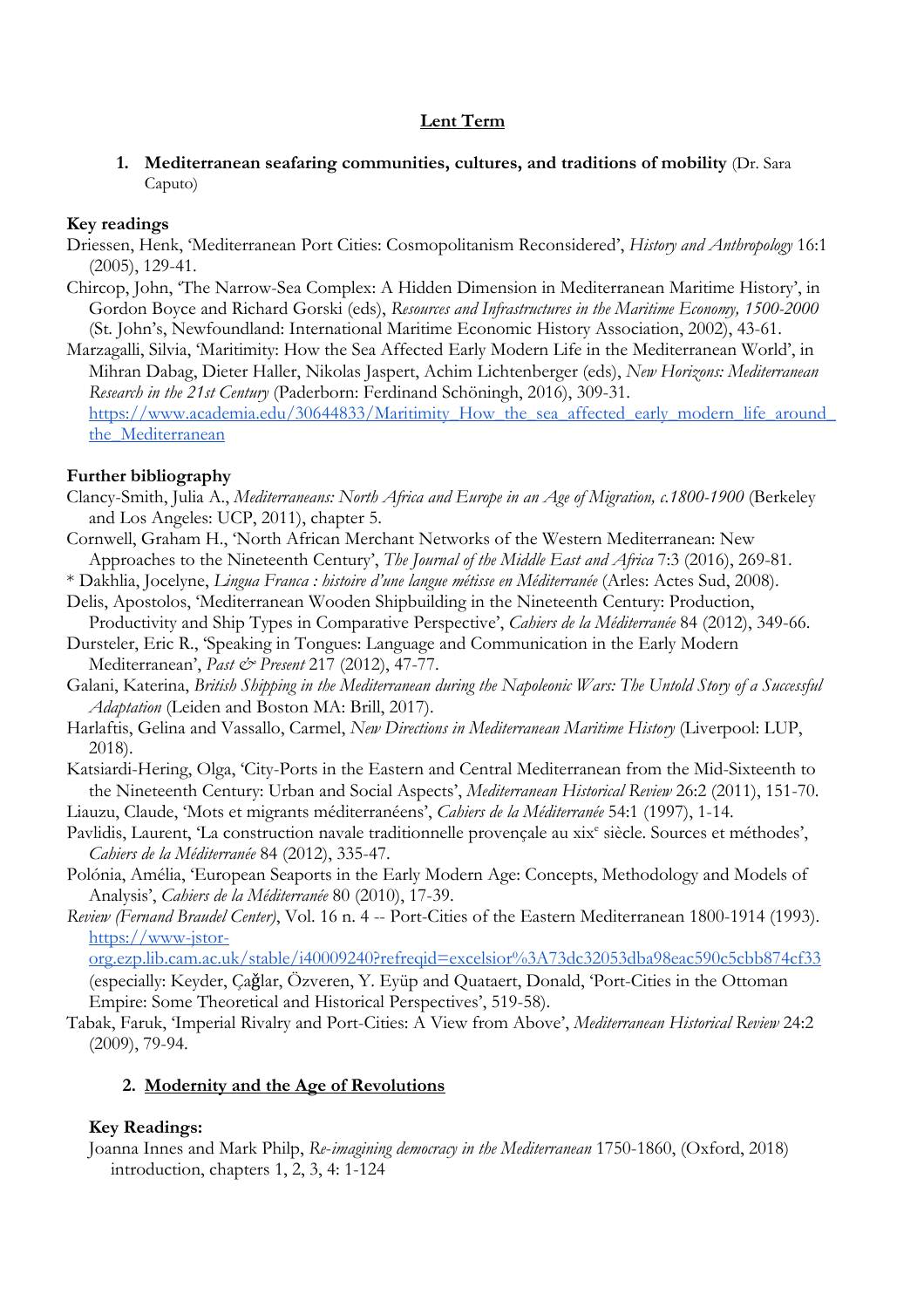Naor Ben-Yehoyada, 'Mediterranean modernity?' in Horden and Kinoshita (eds.) *A Companion to Mediterranean History*, John Wiley & Sons, 2014: 107-121

### **Further Readings:**

Joanna Innes and Mark Philp, *Re*-*imagining democracy in the Mediterranean* 1750-1860, (Oxford, 2018)

David A. Bell, *The First Total War: Napoleon's Europe and the Birth of Warfare as We Know It* (Boston, 2007)

Dror Ze'evi, 'Back to Napoleon? Thoughts on the Beginning of the Modern Era in the Middle East', *Mediterranean Historical Review*, 19 (2004), 73–94

Ali Yaycioglu, *Partners of the Empire: The Crisis of the Ottoman Order in the Age of Revolutions* (Stanford, 2016). Juan Cole, *Napoleon's Egypt; Invading the Middle East* (New York, 2007)

Jean-René Aymes (ed.), *España y la revolución francesa* (Barcelona, 1989).

- Javier Fernández Sebastián, 'A Distorting Mirror: The Sixteenth Century in the Historical Imagination of the First Hispanic Liberals', *History of European Ideas*, 41 (2015), 166–75.
- Genís Barnosell, 'God and Freedom: Radical Liberalism, Republicanism, and Religion in Spain, 1808– 1847', *International Review of Social History*, 57 (2011)
- Román Miguel González, *La pasión revolucionaria: Culturas políticas republicanas y movilización popular en la España del siglo XIX* (Madrid, 2007)
- Luciano Guerci, *Istruire nelle verità repubblicane: La letteratura politica per il popolo nell'Italia in Rivoluzione (1796–1799)* (Bologna, 1999),

Marina Caffiero, *La repubblica nella città del papa: Roma 1798* (Rome, 2005),

- Elisa Strumia, *Rivoluzionare il bel sesso: Donne e politica nel Triennio repubblicano* (Naples, 2011)
- David Armitage and Sanjay Subrahmanyam (eds), *The Age of Revolutions in Global Context 1760–1840*  (London-New York: Palgrave Macmillan, 2010)
- Benedict Anderson, 'Long-Distance Nationalism', in idem, *The Spectre of Comparisons: Nationalism, Southeast Asia and the World*, London-New York 1998, pp. 59–74.
- Lepenies, Wolf: *Die Macht am Mittelmeer. Französische Träume von einem anderen Europa*. München: Carl Hanser Verlag 2016.

### **3. Intellectuals, Exile and Migrations**

### **Key Readings:**

- Reill, D.K. *Nationalists Who Feared the Nation: Adriatic Multi-Nationalism in Habsburg Dalmatia, Trieste, and Venice* (Stanford, 2012). [Introduction, Chapters 1, 4, 5, 6, Conclusion]
- Maurizio Isabella & Konstantina Zanou (eds.), *Mediterranean Diasporas: Politics and Ideas in the Long 19th Century* (New York, 2016), intro and chapters by Isabella, Simal, Zanou [online]

Clancy-Smith, Julia 'Mediterranean Historical Migrations: An Overview', in Dirk Hoerder and Donna Gabaccia (eds), *Encyclopedia of Global Human Migration*, London 2012), pp. 1–19.

### **Further Readings**

- Maurizio Isabella, *Risorgimento in Exile: Italian Émigrés and the Liberal International in the Post- Napoleonic Era*, (Oxford, 2009)
- Maurizio Isabella & Konstantina Zanou (eds.), *Mediterranean Diasporas: Politics and Ideas in the Long 19th Century* (New York, 2016)
- Christopher A. Bayly and Eugenio Biagini (eds), *Giuseppe Mazzini and the Globalization of Democratic Nationalism 1830–1920* (Oxford, 2008),
- Gilles Pécout, 'The International Armed Volunteers: Pilgrims of a Transnational Risorgimento', *Journal of Modern Italian Studies*, 14 (2009),

Anna Maria Rao, *Esuli: L'emigrazione politica italiana in Francia (1792–1802)* (Naples, 1992).

Paschalis Kitromilides, *Enlightenment and Revolution: The Making of Modern Greece*, (Harvard, 2013)

Nassia Yakovaki, 'The Philiki Etaireia Revisited: In Search of Contexts, National and International', *Historical Review/La Revue historique*, 11 (2014),

Denys Barau, *La Cause des Grecs: Une histoire du mouvement philhellène (1821–1829)* (Paris, 2009)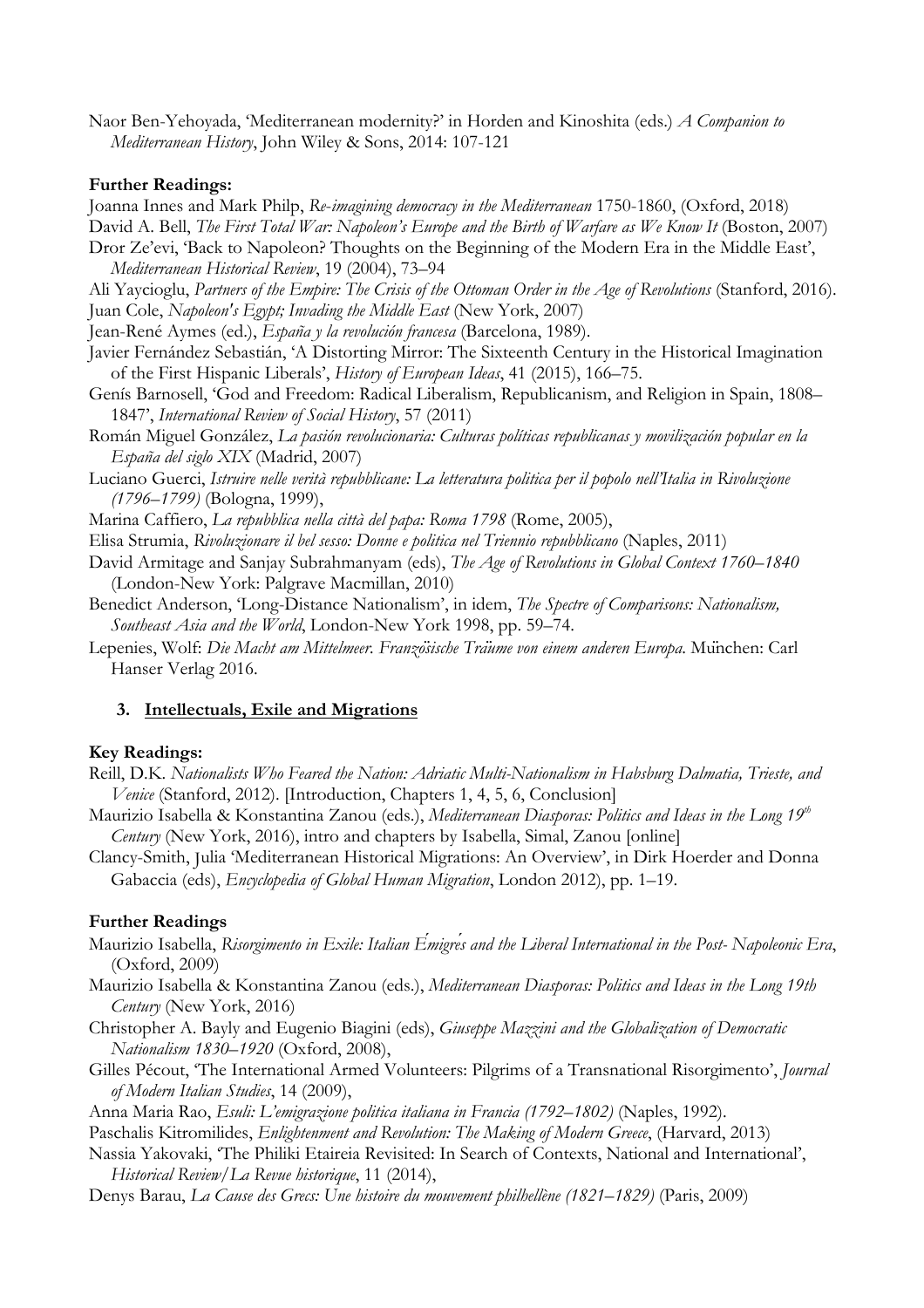Albert Hourani, *Arabic Thought in the Liberal Age* (1983)

Marinos Sariyannis, *A History of Ottoman Political Thought up to the Early Nineteenth Century* (Leiden, 2017) Ilham Khuri-Makdisi, *The Eastern Mediterranean and the Making of Global Radicalism*, (Berkeley, 2013)

Reill, D.K. *Nationalists Who Feared the Nation: Adriatic Multi-Nationalism in Habsburg Dalmatia, Trieste, and Venice* (Stanford, 2012). [Introduction, Chapters 1, 4, 5, 6, Conclusion].

Christopher Clark, 'After 1848: e European Revolution in Government', *Transactions of the Royal Historical Society*, 6th ser. 22 (2012), 171–97

Lucy Riall, *Garibaldi: Invention of a Hero,* New Haven, 2007

Zanou, K. *Transnational Patriotism in the Mediterranean, 1800-1850: Stammering the Nation*, Oxford: Oxford University Press, 2018

### 4. **The Mediterranean Network: Connecting and Communicating** (Dr Jean-Michel Johnson)

### **Key Reading:**

Osama Abi-Mershed, 'The Mediterranean in Saint-Simonian Imagination: The Nuptial Bed', in Judith E. Tucker (ed.), *The Making of the Modern Mediterranean: Views from the South* (2019).

Patrick O'Brien (ed.), *Railways and the Economic Development of Western Europe, 1830-1914* (Basingstoke, 1983) – Chapters on France, Italy, Spain.

Jordi Marti-Henneberg, 'European Integration and National Models for Railway Development (1840-2010)', *Journal of Transport Geography*, vol. 26 (2013), pp. 126-38.

Roland Wenzlhuener, *Connecting the Nineteenth-Century World: The Telegraph and Globalization* (Cambridge, 2013)

### **Useful Resources:**

Kunz, A., Buiter, H., *Digital atlas on European Communications and Transport European Communications and Transport Infrastructures: Performance and Potentials, 1825–2000* (2010). <http://www.atlas-infra.eu>. 'Leisure, Travel, and Mass Culture: The History of Tourism', Adam Matthew Online Resource.

### **Further Reading:**

General

- Ivan T. Berend, *An Economic History of Nineteenth-Century Europe: Diversity and Industrialization (Cambridge,* 2013) – Part III, 'The Peripheries'.
- S. Pamuk & J. Williamson (eds.), *The Mediterranean Response to Globalisation before 1950* (London, 2003).
- A. Badenoch and A. Fickers (eds.), *Materializing Europe: Transnational Infrastructures and the Project of Europe* (Basingstoke, 2010).
- E. van der Vleuten & Arne Kaijser (eds.), *Networking Europe: Transnational Infrastructures and the Shaping of Europe, 1850-2000* (2006).

Railways

- Ralf Roth & Günter Dinhobl (eds.), *Across the Borders: Financing the World's Railways in the Nineteenth and Twentieth Centuries* (Aldershot, 2008).
- Silveira, L., Alves, D., Lima, N., Alcantara, A., Puig, J., 'Population and railways in Portugal, 1801–1930'*, Journal of Interdisciplinary History*, 42, 1 (2011), pp. 29–52.

Albert Schram, *Railways and the Formation of the Italian State in the Nineteenth Century* (Cambridge, 1997).

Gabriel Tortella, *Banking, Railroads and Industry in Spain, 1829-1874* (New York, 1977).

Philip Keefer, 'Protection against a Capricious State: French Investment and Spanish Railroads, 1845-75', *Journal of Economic History*, vol. 56, n. 1 (1996), pp. 170-92.

Kaloyan Stanev et al., 'Railway Development and the Economic and Political Integration of the Balkans, c. 1850-2000', *Europe-Asia Studies*, vol. 69, n. 10 (2017), pp. 1601-1625

Anastasiadou I. & A Tympas, 'Constructing Balkan Europe: the modern Greek pursuit of an "Iron Egnatia"', in E. van der Vleuten & Arne Kaijser (eds.), *Networking Europe: Transnational Infrastructures and the Shaping of Europe, 1850-2000* (2006).

Telegraphs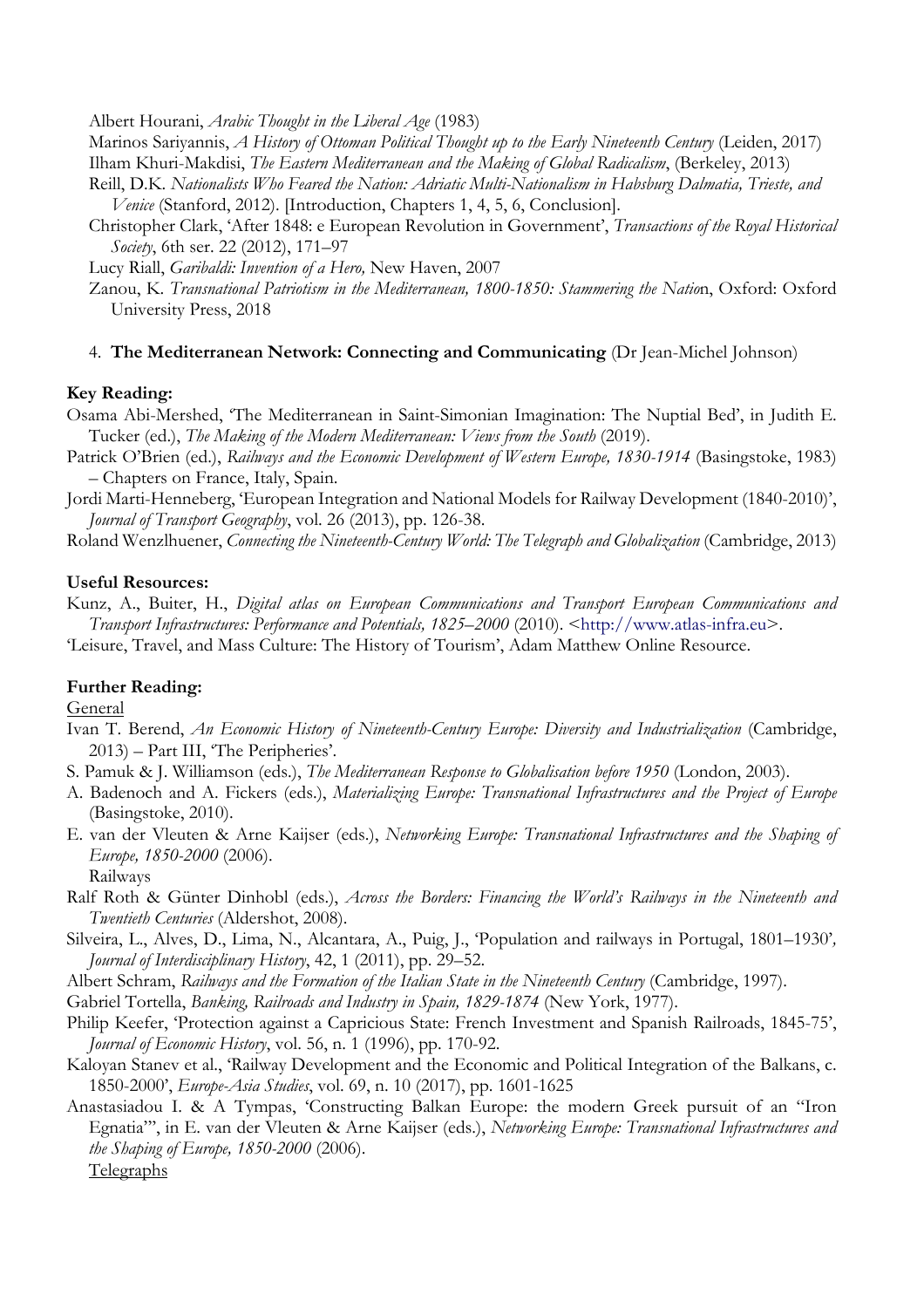- Arthur Asseraf, 'La mer immédiate : nouvelles, télégraphe et impérialisme en méditerranée, 1798-1882', *Revue des deux mondes*, 16 (2019), pp. 47-66.
- Andrea Giuntini, 'ITU, Submarine Cables and African Colonies, 1850s-1900s', in Gabriele Balbi & Andreas Fickers (eds.), *History of the International Telecommunication Union* (Berlin, 2020).
- Andrea Giuntini, 'Technology Transfer, Economic Strategies and Politics in the Building of the First Italian Submarine Telegraph', *History of Technology*, vol. 32 (2014), pp. 277-93.
- Roberto Mantovani, "The Otranto-Valona Cable and the Origins of Submarine Telegraphy in Italy", *Advances in Historical Studies*, n. 6 (2017), pp. 18-39.
- Luis Enrique Otaro Carvajal, 'La evolución del telegrafo en España', in Angel Bahamonde Magro (ed.), *Las communicaciones en la construccion del Estado contemporaneo en España, 1700-1936* (Madrid, 1993), pp. 123-88.

Modernisation, Nation Building, Time & Space

Vanessa Ogle, *The Global Transformation of Time, 1870-1950* (2015).

- On Barak, *On Time: Technology and Temporality in Modern Egypt* (Berkeley, 2013).
- Eugen Weber, *Peasants into Frenchmen: The Modernization of Rural France, 1870-1914* (Stanford, 1976) Ch. 12, 'Roads, roads and still more roads'.
- Hugo Silveira Pereira, 'The Technodiplomacy of Iberian Transnational Railways in the Second Half of the Nineteenth Century', *History and Technology*, vol. 33, n. 2 (2017), pp. 175-95.
- Tiago Saraiva, 'Inventing the Technological Nation: The Example of Portugal (1851-98), *History and Technology*, vol. 23, n. 3 (2007), pp. 263-73.

#### News

Ingrid Schulze-Schneider, 'From Dictatorship to Democracy', in Oliver Boyd-Barrett & Terhi Rantanen (eds.), *The Globalization of News* (London, 1998) – on Spain.

Arthur Asseraf, *Electric News in Colonial Algeria* (Oxford, 2019)

Travel & Tourism

- Wolfgang Schivelbusch, *The Railway Journey: The Industrialization of Time and Space in the 19<sup>th</sup> Century (Berkeley,* 1986).
- M. Barke & J. Towner, 'Exploring the History of Leisure and Tourism in Spain', in M. Barke, J. Towner, and M. Newton (eds.), *Tourism in Spain: Critical Issues* (1996).
- Deborah Harlan, 'Travel, Pictures, and a Victorian Gentleman in Greece', *Hesperia*, vol. 78 (2009), pp. 421- 53.
- John Pemble, *The Mediterranean Passion: Victorians and Edwardians in the South* (London, 1987) Part I, 'Ways and Means'.

#### **5. Migrations and Liquid Borders**

#### **Key Readings:**

- Clancy-Smith, J.A. "Introduction," Chapters 1, 2 & 6, "Conclusion" in *Mediterraneans: North Africa and Europe in an age of migration, c. 1800-1900* (Berkeley, 2011): 1-99, 199-246, 342-348.
- Hanley, W. "Papers for Going, Papers for Staying: Identification and Subject Formation in the Eastern Mediterranean," in L. Kozmat, A. Wishnitzer, & C. Schayegh (eds.), *A Global Middle East: Mobility, Materiality and Culture in the Modern Age, 1880-1940* (London, 2014): 177-200.
- Fahmy, Z. "Jurisdictional Borderlands: Extraterritoriality and 'Legal Chameleons" in Precolonial Alexandria, 1840-1870," *CSSH*, 55, 2 (2013): 305-329.

#### **Further readings:**

- Leila Fawaz and Christopher Bayly (eds.), *Modernity and Culture from the Mediterranean to the Indian Ocean*, (New York, 2002)
- Samuel Baily, *Immigrants in the Lands of Empire: Italians in Buenos Aires and New York City, 1870-1914*, (Ithaca, 1999)

Andrew Arsan, *Interlopers of Empire: The Lebanese Diaspora in French Colonial West Africa* (London, 2014)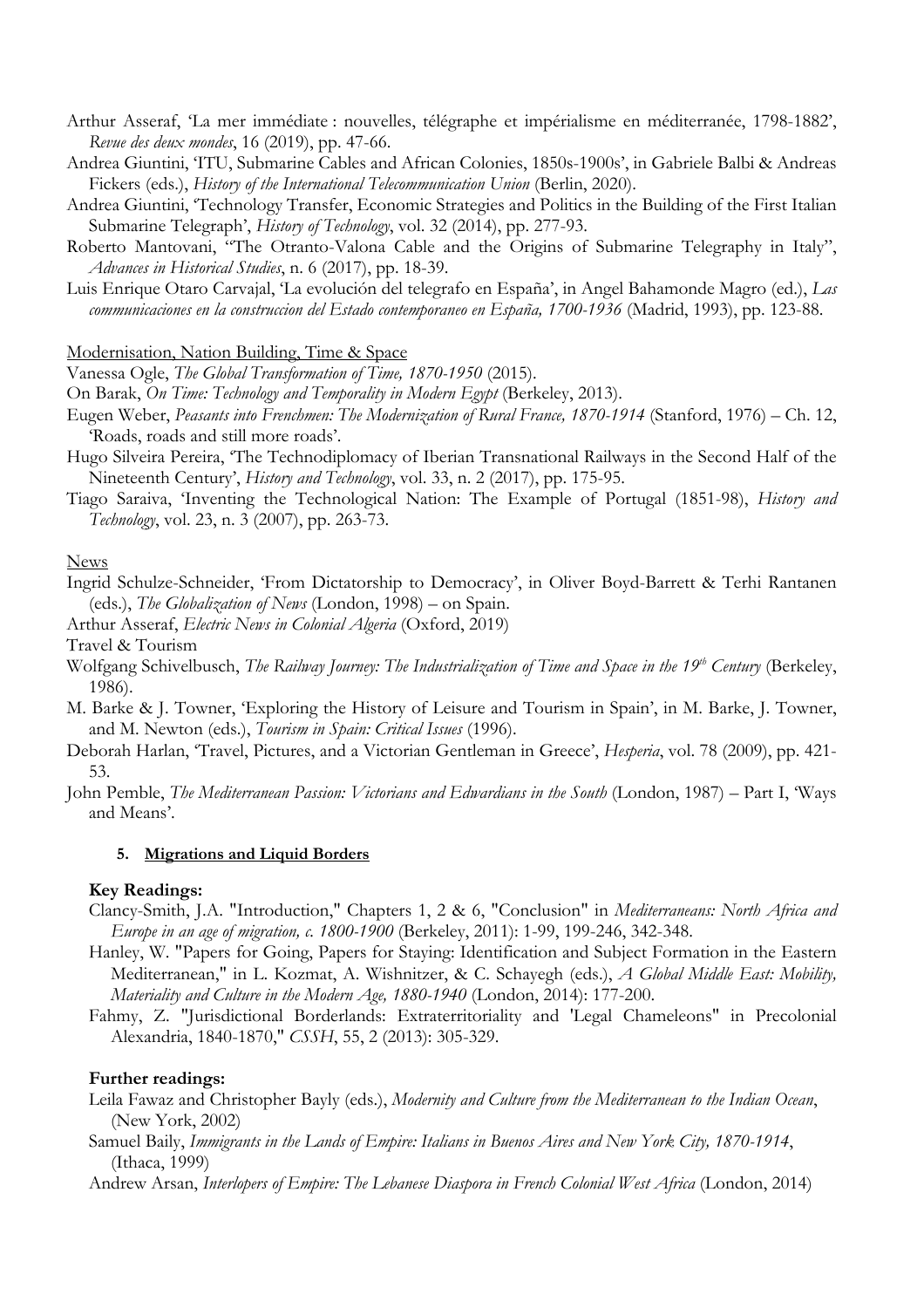- Akram Khater, *Inventing Home: Emigration, Gender, and the Middle Class in Lebanon, 1870-1920*, (Berkeley, 2001)
- Nile Green and James Gelvin (ed.), *Global Muslims in the Age of Steam and Print*, (Berkeley, 2013)
- Alison Frank, 'The Children of the Desert and the Laws of the Sea: Austria, Great Britain, the Ottoman Empire, and the Mediterranean Slave Trade in the Nineteenth Century', *American Historical Review*, 2012
- Yakup Bektas, 'The Sultan's Messenger: Cultural Constructions of ottoman Telegraphy 1847-1880', *Technology and Culture*, 41:4, 2000
- Judith Scheele and James McDougall, *Saharan Frontiers: Space and Mobility in Northwest Africa* (Bloomington, 2012)
- Eve Troutt Powell, *A Different Shade of Colonialism: Egypt, Great Britain, and the Mastery of the Sudan*, 2003 Mustafa Minawi, *The Ottoman Scramble for Africa*, (2016)
- Panayiotis Kapetanakis, 'The Ionian State in the "British" Nineteenth Century 1814-1864: From Adriatic Isolation to Atlantic Integration', *International Journal of Maritime History*, 22:1, 2010, 163-184
- José Morilla Critz, Alan L. Olmstead and Paul W. Rhode, '"Horn of Plenty": The Globalization of Mediterranean Horticulture and the Economic Development of Southern Europe, 1880-1930', *Journal of Economic History*, 1999
- Rui Ramos, 'Portugal e o Brasil perante a primeira globalização: a crítica de Oliveira Martins (segunda metade do século XIX)', *Relações Internacionais* (2005)8: 73-90

#### **6. A Colonial Sea**

- Manuel Borutta, & S. Gekas, 'A Colonial Sea: the Mediterranean, 1798-1956' *European Review of History - Revue européenne d'histoire*, 19, 1 (2012): 1-13. [online]
- Riall, Lucy, *Under the Volcano: Empire and Revolution in a Sicilian Town*, Oxford: Oxford University Press, 2013, Prologue & Chapter 3.
- Gekas, S. "Colonial migrants and the making of a British Mediterranean," *European Review of History - Revue européenne d'histoire*, 19, 1 (2012): 75-92.

#### **Further readings:**

- Gallant, Thomas, *Experiencing Dominion: Culture, Identity and Power in the British Mediterranean*, (2002) Riall, Lucy, *Under the Volcano: Revolution in a Sicilian Town*, (Oxford, 2013).
- Holland, Robert, *Blue-Water Empire: The British in the Mediterranean since 1800*, 2000.
- James McDougall, 'A world no longer shared: Losing the droit de cité in nineteenth-century Algiers', *JESHO*, 2017
- Amira K. Bennison, *Jihad and its Interpretations in Pre-Colonial Morocco: State–Society Relations during the French Conquest of Algeria* (London, 2002);
- Julia Clancy-Smith, *Rebel and Saint: Muslim Notables, Populist Protest, Colonial Encounters (Algeria and Tunisia, 1800–1904)* (Berkeley and Los Angeles, 1997).
- Jennifer Sessions, *By Sword and Plow: France and the Conquest of Algeria*, (Ithaca, 2006)
- Ussama Makdisi, *The Culture of Sectarianism: Community, History and Violence in Nineteenth-Century Ottoman Lebanon*, 2000
- Jennifer Pitts, *A Turn to Empire: The Rise of Imperial Liberalism in Britain and France* (Princeton, 2005)
- Michael Drolet, 'A Nineteenth-Century Mediterranean Union: Michel Chevalier's Système de la Méditerranée,' *Mediterranean Historical Review*, 30 (2015), 147–68
- Isabelle Grangaud and M'hamed Oualdi, 'Tout est-il colonial dans le Maghreb?' *L'année du Maghreb*, 2014
- Timothy Mitchell, *Colonizing Egypt*, (Berkeley, 1991)
- P.M.E. Lorcinand T. Shepard (eds), *French Mediterraneans: Transnational and Imperial Histories*, Lincoln-London: University of Nebraska Press, 2016, Introduction
- Tabak, F. "Imperial rivalry and port-cities: a view from above," *MHR*, 24, 2 (2009): 79-94.